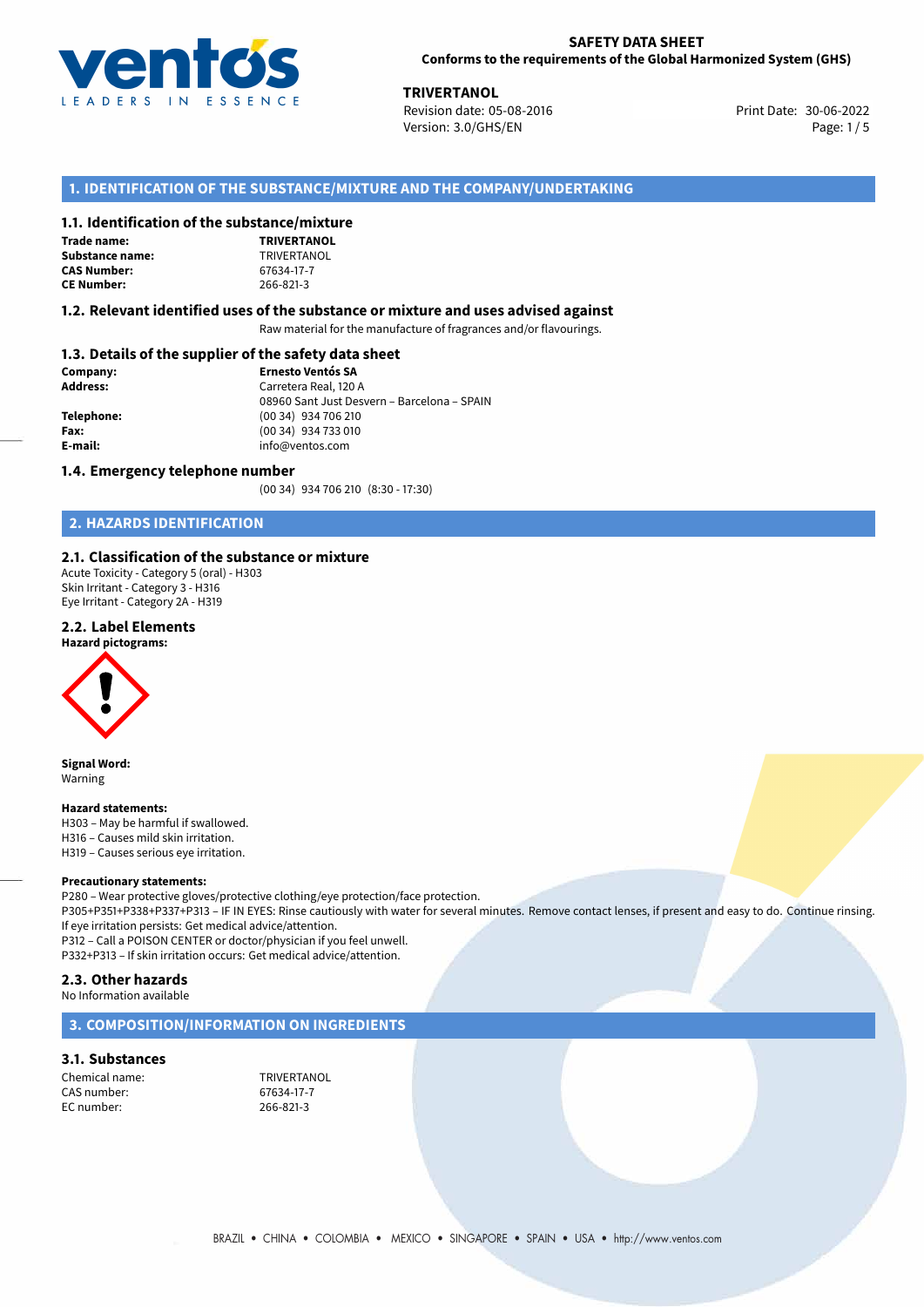

**TRIVERTANOL**<br>
Revision date: 05-08-2016 **Print Date: 30-06-2022** Version: 3.0/GHS/EN Page: 2 / 5

### **Hazardous constituents:**

| <b>Chemical Name</b> | % (w/w)   | CAS No<br><b>EC No</b>  | <b>Classification according to GHS</b>                                                                                                                       |
|----------------------|-----------|-------------------------|--------------------------------------------------------------------------------------------------------------------------------------------------------------|
| <b>FLORALOL</b>      | $\geq$ 50 | 67634-17-7<br>266-821-3 | Flammable Liquids - Category 4 - H227<br>Acute Toxicity - Category 5 (oral) - H303<br>Skin Irritant - Category 3 - H316<br>Eye Irritant - Category 2A - H319 |

[See the full text of the hazard statements in section 16.](#page-4-0)

## **3.2. Mixtures**

Not applicable

## **4. FIRST-AID MEASURES**

## **4.1. Description of necessary first aid measures**

| Ingestion:    | Rinse mouth with water.<br>Obtain medical advice.                                                                                                    |
|---------------|------------------------------------------------------------------------------------------------------------------------------------------------------|
|               | Keep at rest. Do not induce vomiting.                                                                                                                |
| Eye contact:  | In case of contact with eyes, rinse immediately with plenty of water for at least 15 minutes and seek medical advice.                                |
| Inhalation:   | Remove person to fresh air and keep at rest.<br>Seek immediate medical advice.                                                                       |
| Skin contact: | Take off immediately all contaminated clothing.<br>Thoroughly wash affected skin with soap and water.<br>Seek medical attention if symptoms persist. |

## **4.2. Most important symptoms and effects, both acute and delayed**

No information available.

## **4.3. Indication of any immediate medical attention and special treatment needed**

No information available.

## **5. FIRE-FIGHTING MEASURES**

#### **5.1. Extinguishing Media**

Water spray, carbon dioxide, dry chemical powder or appropriate foam. For safety reasons do not use full water jet.

## **5.2. Special hazards arising from the substance or mixture**

Known or Anticipated Hazardous Products of Combustion: Emits toxic fumes under fire conditions.

#### **5.3. Advice for firefighters**

High temperatures can lead to high pressures inside closed containers. Avoid inhalation of vapors that are created. Use appropriate respiratory protection. Do not allow spillage of fire to be poured into drains or watercourses. Wear self-contained breathing apparatus and protective clothing.

## **6. ACCIDENTAL RELEASE MEASURES**

## **6.1. Personal precautions, protective equipment and emergency procedures**

Evacuate surronding areas. Ensure adequate ventilation. Keep unnecessary and unprotected personnel from entering. Do not breathe vapor/spray. Avoid contact with skin and eyes. Information regarding personal protective measures: see section 8.

#### **6.2. Environmental precautions**

To avoid possible contamination of the environment, do not discharge into any drains, surface waters or groundwaters.

## **6.3. Methods and materials for containment and cleaning up**

Cover with an inert, inorganic, non-combustible absorbent material (e.g. dry-lime, sand, soda ash). Place in covered containers using non-sparking tools and transport outdoors. Avoid open flames or sources of ignition (e.g. pilot lights on gas hot water heater). Ventilate area and wash spill site after material pickup is complete.

#### **6.4. Reference to other sections**

Information regarding exposure controls, personal protection and disposal considerations can be found in sections 8 and 13.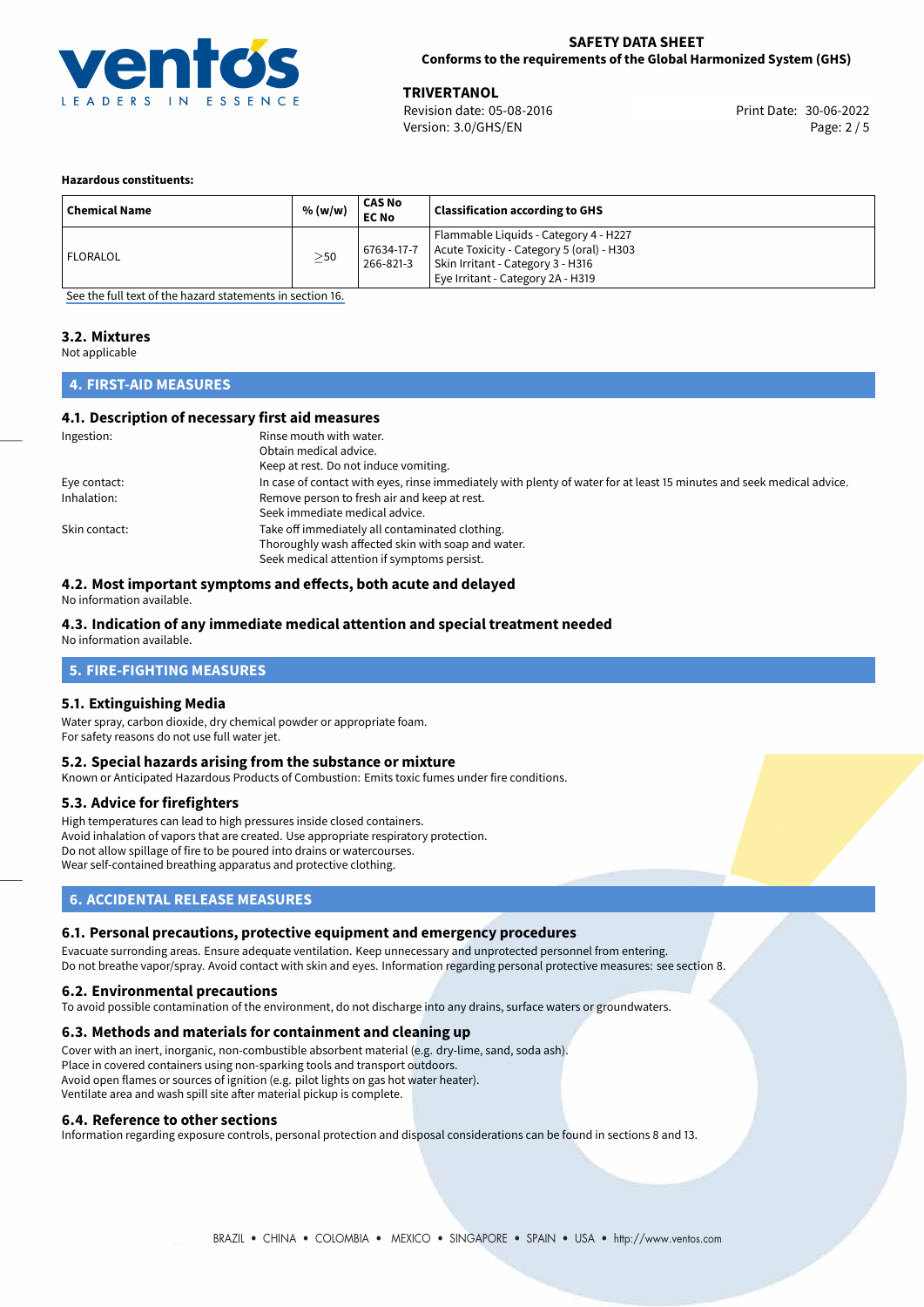

**TRIVERTANOL**<br>
Revision date: 05-08-2016 **Print Date: 30-06-2022** Version: 3.0/GHS/EN Page: 3 / 5

## **7. HANDLING AND STORAGE**

## **7.1. Precautions for safe handling**

Do not store or handle this material near food or drinking water. Do not smoke. Avoid contact with the eyes, skin and clothing. Wear protective clothing and use glasses. Observe the rules of safety and hygiene at work. Keep in the original container or an alternative made from a compatible material.

# **7.2. Conditions for safe storage, including any incompatibilities**

Store in tightly closed and preferably full containers in a cool, dry and ventilated area, protected from light. Keep away from sources of ignition (e.g. hot surfaces, sparks, flame and static discharges). Keep away from incompatible materials (see section 10).

## **7.3. Specific end use(s)**

No information available.

**8. EXPOSURE CONTROLS AND PERSONAL PROTECTION**

## **8.1. Control parameters**

Components with occupational exposure limits: None known.

## **8.2. Exposure controls**

Measures should be taken to prevent materials from being splashed into the body. Provide adequate ventilation, according to the conditions of use. Use a mechanical exhaust if required.

## **8.3. Individual protection measures, such as personal protective equipment**

| Eye/Face protection:             | Chemical safety goggles are recommended. Wash contaminated goggles before reuse.                                                            |
|----------------------------------|---------------------------------------------------------------------------------------------------------------------------------------------|
| Hand Protection:                 | Chemical-resistant gloves are recommended. Wash contaminated gloves before reuse.                                                           |
| Body protection:                 | Personal protective equipment for the body should be selected based on the task being performed and the risks<br>involved.                  |
| Respiratory Protection:          | In case of insufficient ventilation, use suitable respiratory equipment.                                                                    |
| Environmental exposure controls: | Emissions from ventilation or process equipment should be checked to ensure they comply with environmental<br>protection legislation.       |
|                                  | In some cases, filters or engineering modifications to the process equipment will be necessary to reduce emissions to<br>acceptable levels. |
|                                  |                                                                                                                                             |

## **9. PHYSICAL AND CHEMICAL PROPERTIES**

## **9.1. Information on basic physical and chemical properties**

| Appearance:                            | Liquid                      |
|----------------------------------------|-----------------------------|
| Colour:                                | Conforms to standard        |
| Odour:                                 | Conforms to standard        |
| Odour theshold:                        | Not determined              |
| pH:                                    | Not determined              |
| Melting point/freezing point:          | Not determined              |
| Boling point/boiling range:            | Not determined              |
| Flash point:                           | $100^{\circ}$ C             |
| Evaporation rate:                      | Not determined              |
| Flammability:                          | Not determined              |
| Lower flammability/Explosive limit:    | Not determined              |
| Upper flammability/Explosive limit:    | Not determined              |
| Vapour pressure:                       | Not determined              |
| Vapour Density:                        | Not determined              |
| Density:                               | $0,943 - 0,949$ g/mL (20°C) |
| Relative density:                      | $0,943 - 0,949$ (20°C)      |
| Water solubility:                      | <b>INSOLUBLE IN WATER</b>   |
| Solubility in other solvents:          | Not determined              |
| Partition coefficient n-octanol/water: | Not determined              |
| Auto-ignition temperature:             | Not determined              |
| Decomposition temperature:             | Not determined              |
| Viscosity, dynamic:                    | Not determined              |
| Viscosity, kinematic:                  | Not determined              |
| Explosive properties:                  | Not determined              |
| Oxidising properties:                  | Not determined              |
|                                        |                             |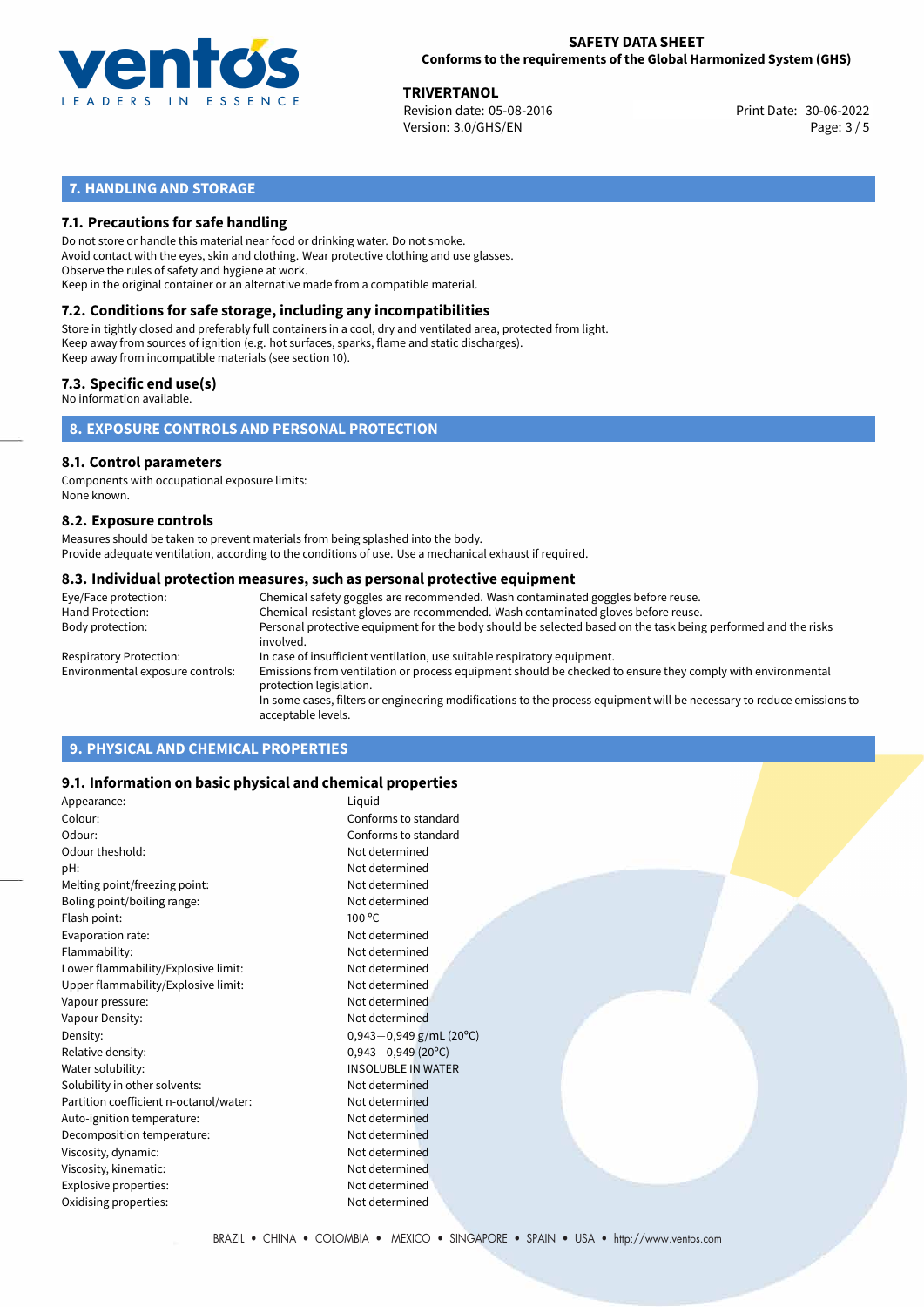

**TRIVERTANOL**<br>
Revision date: 05-08-2016 **Print Date: 30-06-2022** Version: 3.0/GHS/EN Page: 4 / 5

## **10. STABILITY AND REACTIVITY**

## **10.1. Reactivity**

No hazardous reactions if stored and handled as prescribed/indicated.

#### **10.2. Chemical stability**

The product is stable if stored and handled as prescribed/indicated.

### **10.3. Possibility of hazardous reactions**

No hazardous reactions if stored and handled as prescribed/indicated.

#### **10.4. Conditions to Avoid**

Conditions to Avoid: Excessive heat, flame or other ignition sources.

## **10.5. Incompatible materials**

Avoid contact with strong acids and bases and oxidizing agents.

#### **10.6. Hazardous decomposition products**

During combustion may form carbon monoxide and unidentified organic compounds.

## **11. TOXICOLOGICAL INFORMATION**

| <b>Acute toxicity</b>                    | May be harmful if swallowed.                                              |
|------------------------------------------|---------------------------------------------------------------------------|
| <b>Skin corrosion/irritation</b>         | Causes mild skin irritation.                                              |
| Serious eye damage/irritation            | Causes serious eye irritation.                                            |
| <b>Respiratory or skin sensitisation</b> | Based on the data available, the criteria for classification are not met. |
| <b>Germ cell mutagenicity</b>            | Based on the data available, the criteria for classification are not met. |
| Carcinogenicity                          | Based on the data available, the criteria for classification are not met. |
| <b>Reproductive toxicity</b>             | Based on the data available, the criteria for classification are not met. |
| <b>STOT-single exposure</b>              | Based on the data available, the criteria for classification are not met. |
| <b>STOT-repeated exposure</b>            | Based on the data available, the criteria for classification are not met. |
| <b>Aspiration hazard</b>                 | Based on the data available, the criteria for classification are not met. |

## **12. ECOLOGICAL INFORMATION**

## **12.1. Toxicity**

**Assessment:** Based on the data available, the criteria for classification are not met. **Experimental/calculated data:** No information available.

#### **12.2. Degradability**

No information available.

#### **12.3. Bioaccumulative potential** No information available.

**12.4. Soil mobility**

# No information available.

## **12.5. Other adverse effects**

See also sections 6, 7, 13 and 15 Do not allow to get into waste water or waterways.

## **13. DISPOSAL CONSIDERATIONS**

#### **13.1. Waste treatment methods**

Dispose of in accordance with national and local environmental regulations.